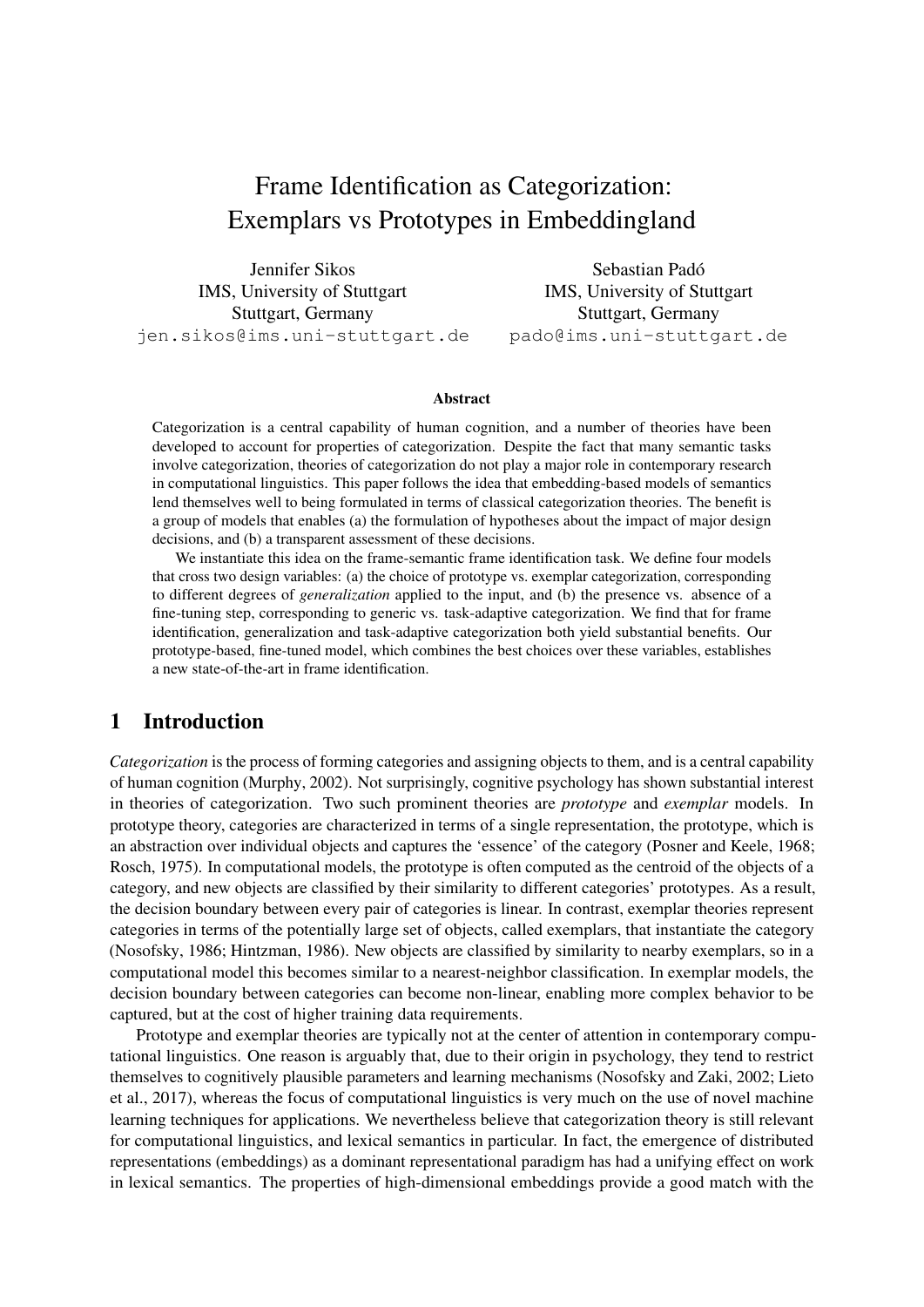assumption behind much of categorization theory – namely, that categories arise naturally from the similarity structure of individual objects (Erk, 2009).

Given this context, the exemplar–prototype dichotomy is a useful dimension on which models can be situated in terms of how much they generalize over objects: low for exemplar-inspired, but high for prototype-inspired models. Regarding the representation of word meaning in context, for example, the additive models first considered by Mitchell and Lapata (2008) fall into the prototype camp, while Erk and Pado (2010) propose exemplar-based models, and Reisinger and Mooney (2010) explore dynamic ´ generalization in what they called 'multi-prototype' categorization models. However, for many tasks, such comparisons – on a level playing field – are missing.

An interesting recent development in the embedding literature is the emergence of the distinction between *pre-training* and *fine-tuning* (e.g., in BERT (Devlin et al., 2018), OpenAI's GPT (Radford et al., 2018), or ULM (Howard and Ruder, 2018)): pre-training constructs embeddings that are supposedly general and are robust across many tasks. Fine-tuning can then further optimize embeddings for one particular task, at the cost of robustness. Importantly, pre-training takes advantage of massive amounts of unlabeled data, while fine-tuning can leverage small amounts of task-specific labeled data. This distinction ties in nicely with open questions in the categorization literature concerning the respective roles of "bottom-up" similarity information and "top-down" theory information (Smith and Sloman, 1996): task-independent pre-training embeddings, and their similarities which shape the categorization process, can be understood as "bottom-up" information, while the transformations that fine-tuning introduces to optimize these embeddings for a specific task, arguably represent "top-down" information. Notably, such transformations can be understood equivalently as learning task-specific similarity metrics (Bellet et al., 2013). By learning general representations in a bottom-up pre-training phase and then comparing performance with additional top-down fine-tuning, we can discriminate how much general semantic knowledge is necessary to perform a categorization task and how much task-specific learning is required.

In this paper, we investigate a lexical semantic task, specifically the identification of frame-semantic frames (Baker et al., 1998) in running text, from this categorization perspective. Frames can be understood as semantic classes that are sensitive both to the topic of the context and to specific properties of the predicate-argument structure. We present four categorization models for the task, all of which are based on the state-of-the-art BERT model (Devlin et al., 2018) but which differ in how they use its embeddings. Two models are prototype-based (i.e., compute a representation for each frame), and two are exemplar-based (i.e., represent a frame solely in terms of its instances). Within each group, we compare the use of embeddings without fine-tuning ("bottom-up") and with fine-tuning ("top-down").

Contributions and Findings. This setup enables us to gauge, on a lexical semantic analysis task, (a) whether generalization helps, and what the size of the effect is; (b) whether there are benefits of top-down task adaptation; (c) whether there is an interaction between generalization and adaptation. We find that generalization indeed helps, as does top-down adaptation. Overall, our best model establishes a new state-of-the-art in frame identification.

Structure of the paper. In Section 2, we provide details on frame semantics and frame identification, as well as the current work in distributed semantic representations. We additionally outline the architecture of BERT its pre-training and fine-tuning steps. Section 3 defines the four models that we experiment with, and Section 4 describes the experimental setup. Finally, we describe and discuss results and analysis in Sections 5 and 6.

## 2 Background

## 2.1 Frame Semantics and Frame Identification

Frame Semantics is a theory of semantics that groups predicates in terms of the situations that they describe and their relevant participants (Fillmore, 1982). These situations, or scenarios, are formalized in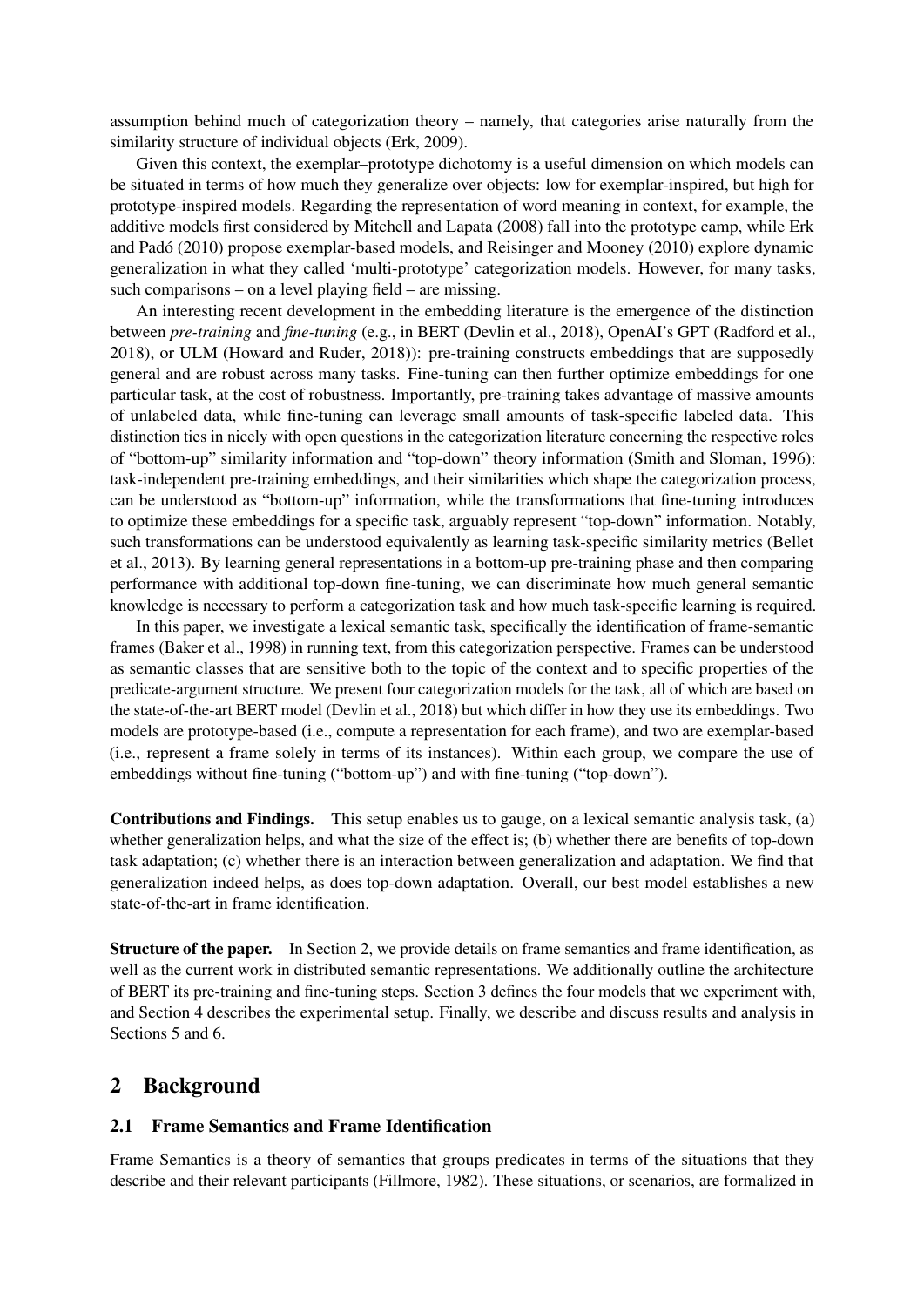terms of *frames*, conceptual categories which have a set of *lexical units* that evoke the situation, and a set of *frame elements* that categorize the participants and that are expected to be realized linguistically. For instance, *tell*, *explain*, and *say* are all capable of expressing the STATEMENT frame which describes the situation where SPEAKER communicates a MESSAGE to a RECIPIENT.

Frame Semantics has been implemented in a number of NLP applications thanks to the Berkeley FrameNet resource (Baker et al., 1998). The latest FrameNet lexicon release provides definitions for over 1.2k frames, and 13,640 lexical units (i.e., predicate–frame pairs), where there are approximately 12 lexical units per frame. FrameNet also provides sentence annotations that mark, for each lexical unit, the frame that is evoked as well as its frame elements in running text. This annotated corpus has sparked a lot of interest in computational linguistics, and the prediction of frame-semantic structures (frames and frame elements) has become known as *(frame-)semantic parsing* (Gildea and Jurafsky, 2002; Das et al., 2014).

#### 2.1.1 Frame Identification

In this paper, we focus on the first step of frame-semantic parsing called *frame identification* or *frame assignment*, where an occurrence of a predicate in context is labeled with its FrameNet frame. This is a categorization task that presents two main challenges:

- Ambiguity Most predicates in FrameNet are ambiguous, that is, they can evoke different frames depending on the context that they occur in. For example, *treat* has a medical sense (*treat a disease*) that evokes the MEDICAL INTERVENTION frame and a social sense (*treat a person in some manner*) that evokes the TREATING AND MISTREATING frame. These distinctions can be relatively subtle: *say* can evoke (among others) the frames STATEMENT and TEXT CREATION which differ mainly in the modality of the communicative act (*said to his friend* vs. *said in his book*).
- Generalization As conceptual categories, frames are clearly open classes. No resource can exhaustively list all frames or the predicates that can evoke them.

Frame identification was first modeled as a supervised classification task, based on linguistic features (Das et al., 2010). While such systems address the ambiguity problem to some degree, they tend to struggle with generalization. An alternative approach investigated the use of other machine-readable dictionaries (Green et al., 2004), but was not able to fundamentally overcome the generalization problem.

Recent progress in supervised frame identification has come out of neural networks and distributed word representations (Peng et al., 2018; Hartmann et al., 2017). In these studies, frame-labeled corpora are used to learn embeddings for the frames as a side product of representation learning with different objective functions. Hermann et al. (2014) learned embeddings jointly for frames and the sentential contexts in which they were evoked. The current state-of-the-art in frame identification performs full-fledged semantic role labeling, i.e., it jointly assigns frames as well as frame elements, using a bi-directional LSTM architecture (Peng et al., 2018).

#### 2.2 Distributed Representations of Word Meaning

Distributed representations of word meanings (embeddings) have become a standard representation format in semantics. These models are grounded in the distributional hypothesis (Harris, 1954), according to which similar words are expected to appear in similar contexts. Based on this hypothesis, word (and phrase) meaning is represented as vectors (embeddings) in a semantic space whose dimensions correlate with properties of the context, and in which closeness between two vectors indicates semantic relatedness.

Traditionally, "count" vectors were created by simply counting co-occurring context features, with the option of additional weighting and compression over those count vectors. Neural network-based "predict" vectors are learned by treating contextual features as parameters of an objective function that is optimized on a corpus. One of the first, and still popular, "predict" models is the word2vec Skipgram model (Mikolov et al., 2013). It optimizes a word embedding using a context bag of words. This model, however, learns representations only at the lexical level, so that occurrences of a word in different contexts (cf. *treat*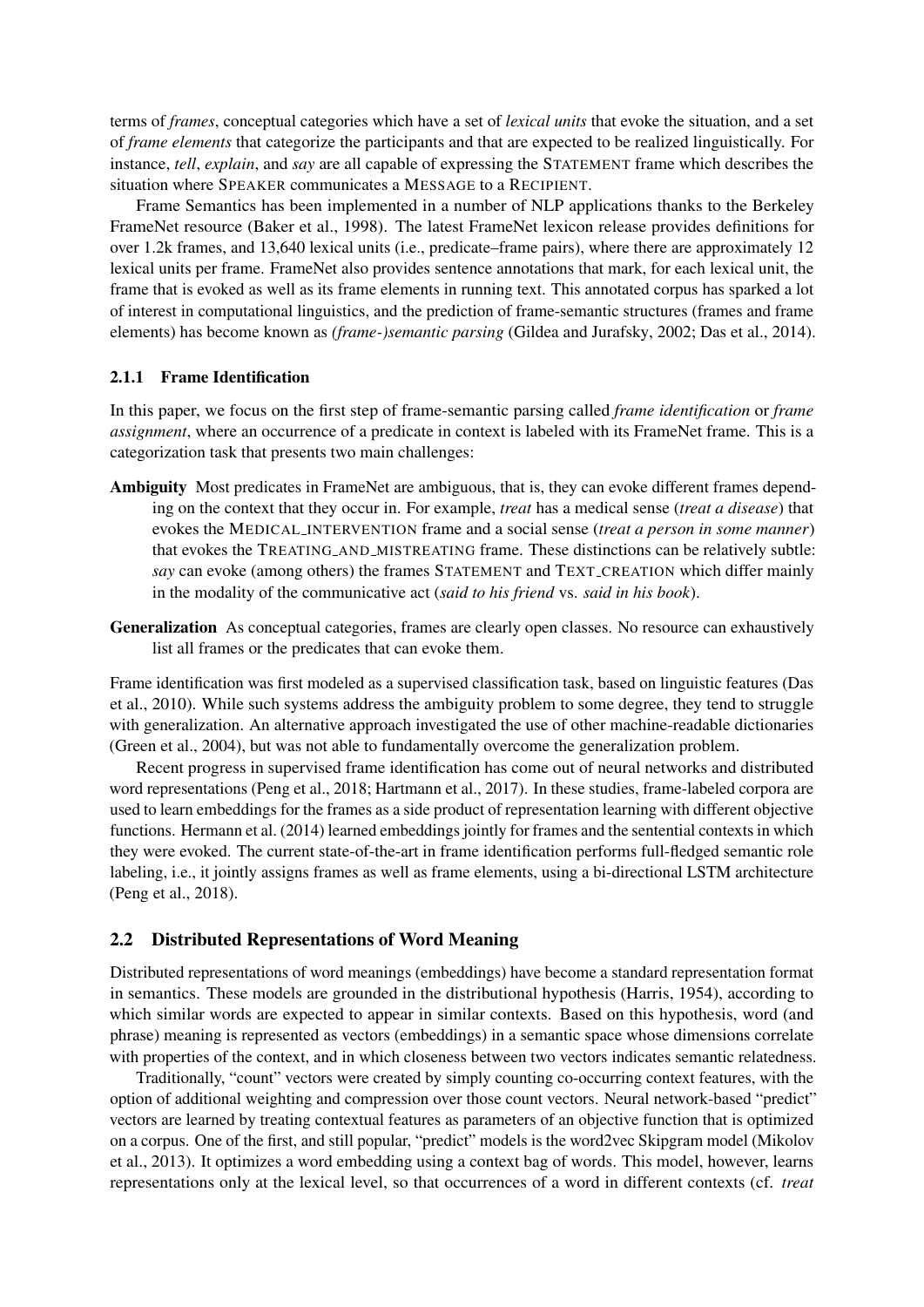in Section 2.1.1) are represented equally. This has changed with the latest generation of embedding models, such as AllenNLP's ELMo (Gardner et al., 2018) and Google's BERT (Devlin et al., 2018), which build *contextualized embeddings* for occurrences of words based on the context as well as their relative positions.

A second important recent development concerns the objective(s) used to learn the embedding. While traditional count vectors and early embedding models like Skipgram assume that embeddings are general, and trained in an *task-agnostic* fashion, there is an alternative thread of research that sees the training of embeddings as a side product of training *task-specific* neural network models on tasks like sentiment analysis or machine translation (Socher et al., 2013; Hill et al., 2017). The most recent models reconcile these two directions with a two-phase transfer learning setup. The first phase is *pre-training*, where taskagnostic embeddings are learned from large, unlabeled corpora. The second phase is *fine-tuning*, which adapts the pre-trained embeddings to a specific task using comparatively small amounts of task-specific labeled corpora.

## 2.2.1 Bidirectional Encoder Representations from Transformers (BERT)

BERT (Devlin et al., 2018) is a state-of-the-art embedding model that provides contextualized embeddings in a pre-training/fine-tuning setup. BERT is essentially a deep network of Transformer blocks (Vaswani et al., 2017) which use stacked self-attention mechanisms to capture relationships across different positions in a sequence. The two tasks that are used for pre-training are language modeling and recognition of discourse continuation. Representations from the pre-training step are then pooled and fed to the finetuning stage for classification. Fine-tuning proceeds by adding an additional, task-specific layer on top of the pre-trained BERT embeddings that maps embeddings onto the desired task output. In addition to learning weights for this final, task-specific classification layer, this procedure also updates the pooled, pre-trained embedding through backpropagation.

# 3 Categorization Approaches to Frame Identification

This section defines our four embedding-based models for frame identification. As motivated in Section 1, we based our model space on two well-known dichotomies from categorization research: exemplar vs. prototype theory, and pure bottom-up processing vs. a combined bottom-up plus top-down processing. This setup results in a 2x2 matrix and a total of four models, as sketched in Figure 1. To focus solely on the problem of frame identification as a categorization task, we assume that the frame-evoking predicates have already been identified in the texts of interest.

The first dimension distinguishes prototype vs exemplar models, shown in the figure as columns. We consider models to be exemplar-based when they only use representations for individual instances for their predictions (here, predicates in context), but do not compute aggregate embeddings at the category level (here, frames). One of the most straightforward implementations of this approach is nearest-neighbor classification (Daelemans and van den Bosch, 2005). In contrast, prototype-models do not use instance representations at prediction time, but instead aggregate them into category-level representations. The standard softmax classification, for example, is a clear prototype approach by virtue of learning a weight vector for each class whose dot product with an input represents the probability of that class. The geometric interpretation of this computation is a distance between the prototype vector and the input, using dot product.

The second dimension, shown in the figure as rows, distinguishes pure bottom-up from bottom-up plus top-down models. In categorization research, bottom-up models assume that general similarity information "as given" is sufficient to perform the classification. In an embedding-based setup, this corresponds to models where embeddings are (pre-)trained in a task-independent fashion and applied to the task as-is. Thus, the bottom-up models form categories purely from contextual features that have been learned in a generalized, unsupervised fashion. In contrast, combined bottom-up plus top-down models assume that top-down information, such as a preconceived notion of a category or similarity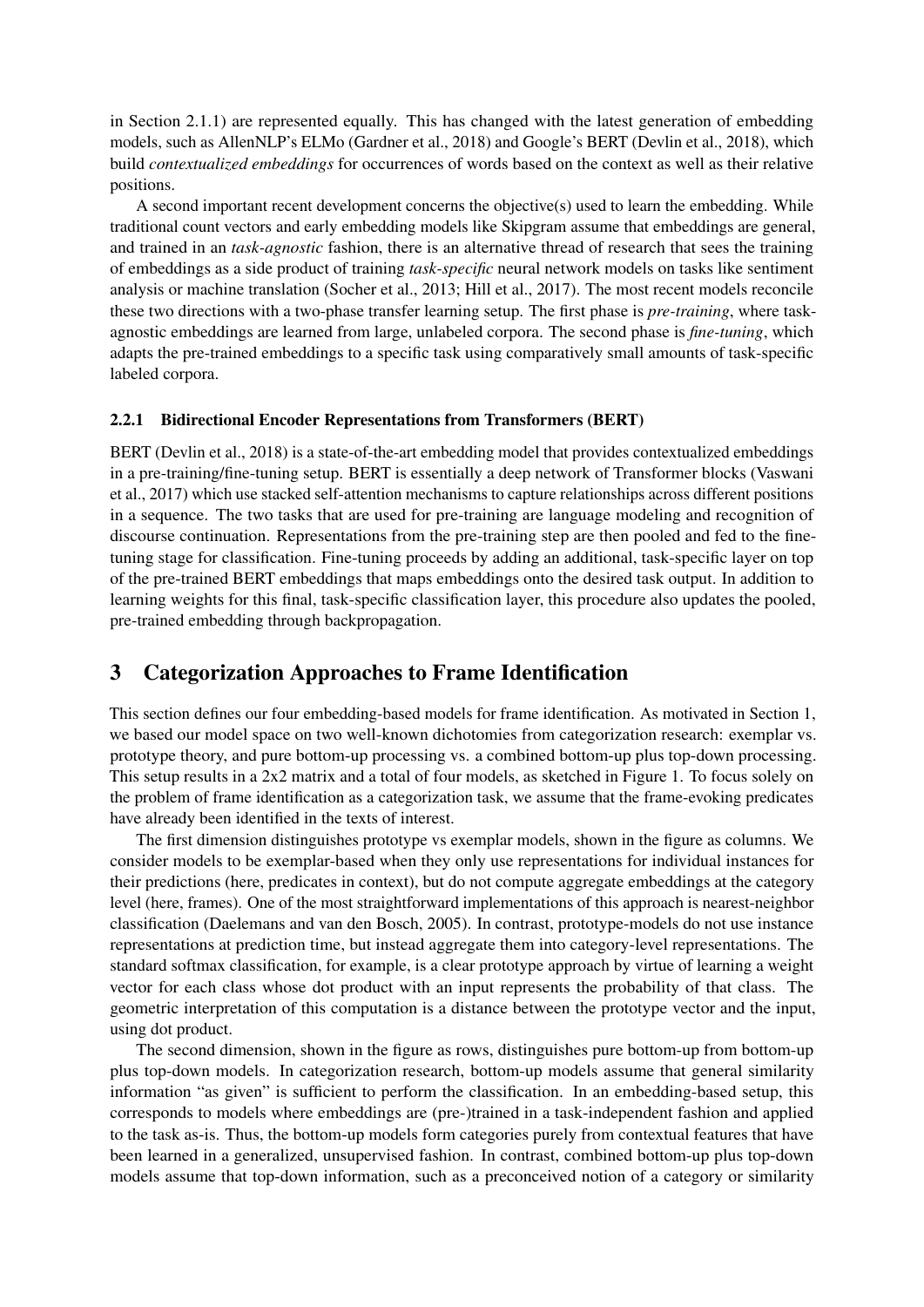

Figure 1: Four categorization models for frame identification, showing processing of the same predicate in context (*He got apples*) across model architectures. Blue stands for frame COMMERCE\_BUY, light red for frame STATEMENT. Triangles are instances, dots are prototypes.

metric, influences processing for this task. In the context of current embedding-based models, we treat the fine-tuning procedure in BERT (cf. Section 2.2.1), where representations are fine-tuned using a small amount of task-specific data as an approximate top-down effect on categorization.

# 3.1 Bottom-up (Pre-trained Embeddings)

Bottom-up frame identification models use only the pre-trained embeddings to predict the frame of a lexical unit in context. The classification performed by these models shows how well frame classification can be carried out by relying on general lexical semantic relatedness, without explicit knowledge about frame-semantic grouping.

Bottom-up Exemplar. In exemplar theories, categorization proceeds by comparing a target instance to prior seen instances, and the target is assigned the same class as its closest seen instance. To classify a predicate in context, we perform single nearest neighbor classification: we compare its pre-trained, contextualized embedding to all pre-trained, contextualized embeddings of predicates in the training set, and assign the frame label of the closest training predicate. We use the standard embedding similarity metric, cosine similarity. In the example in Figure 1 (top left), the nearest neighbor to the test instance *He got apples* is *I got one recently*, which leads to the assignment of the COMMERCE BUY frame.

Bottom-up Prototype. In the prototype model, the frame categories are formed by building a summary representation of all known instances in a category. We take advantage of the general effectiveness of averaged representations and compute frame prototypes as the unweighted centroid of all pre-trained, contextualized predicate embeddings for the frame's training instances. Frame classification then assigns a novel instance to the category of its most similar prototype. We again use cosine similarity, which is identical (modulo normalization) to softmax classification. The example in Figure 1 (top right) shows the prototypes of the two frames as dots, the "regions" of the two frames by background color, as well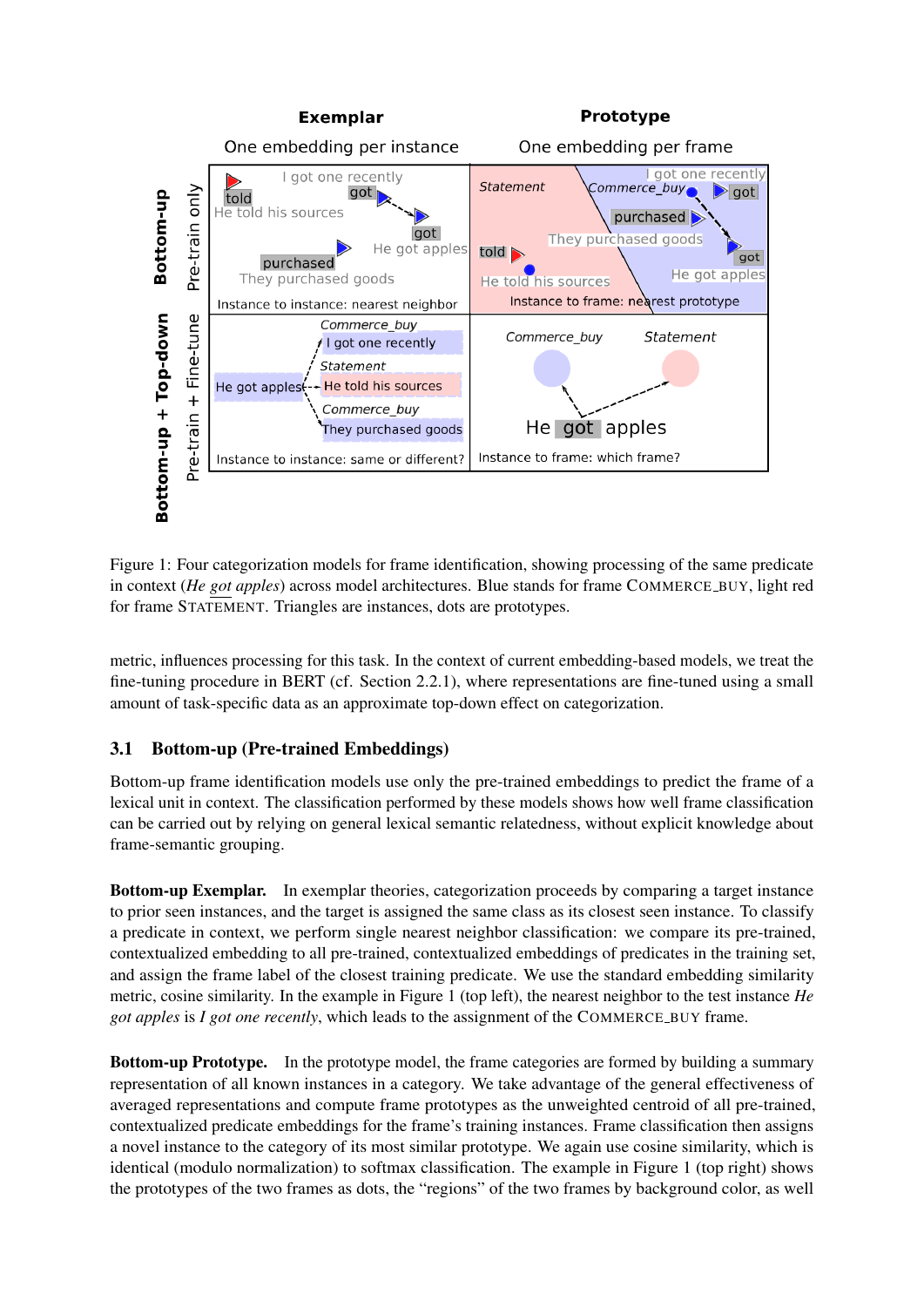as the (linear) decision boundary between prototypes. The test instance *He got apples* is assigned to the COMMERCE BUY frame because it is closest to the prototype of that frame.

## 3.2 Combined Bottom-up plus Top-down (Pre-trained and Fine-tuned Embeddings)

Bottom-up plus top-down frame identification models optimize the embeddings according to task-specific data and a loss function during a fine-tuning phase. Prediction then uses the fine-tuned embeddings instead of pre-trained ones.

Bottom-up plus Top-down Exemplar. For our exemplar-based model, we apply fine-tuning to make the embeddings for predicates that evoke the same frame more similar, and embeddings evoking different frames less similar. We frame the fine-tuning step as a binary classification task that decides, for a pair of predicates in sentence context, whether they evoke the same or different frames. The input consists of the concatenated contextualized embeddings of the two predicates. An example of the training input is below, where the BERT model adds a special [SEP] token between the text pair. The *treated* predicate from the first sentence evokes the MEDICAL INTERVENTION frame, whereas the *got* predicate in the second sentence evokes COMMERCE\_BUY.

|       | <b>Input Sequence</b> The doctor treated the patient [SEP] He got apples |  |  |  |
|-------|--------------------------------------------------------------------------|--|--|--|
| Label | different                                                                |  |  |  |

Formally, for each predicate in context i with frame  $f(i)$ , we define  $P^+(i)$  as a set of (positive) instances with the same frame,  $P^-(i)$  as a set of (negative) instances with different frames, and *same* $(i, i')$ as the binary prediction of the model. We then define the objective function as a cross-entropy loss between the gold label (same / different) and  $\mathit{same}(i, i').$ 

$$
L_{ex} = -\sum_{i} \left[ \sum_{i' \in P^+(i)} \log p(same(i, i')) + \sum_{i' \in P^-(i)} \log(1 - p(same(i, i')))\right]
$$
(1)

We select  $P^{-}(i)$  from the set of frame candidates for a given lexical unit. For predicates with only a single frame, we randomly select a negative instance from the entire frame class inventory. For each predicate in the training data, we use two positive and negative instances, which we obtain by random sampling.

At prediction time, we pair the target predicate with all instances of all frame candidates for this predicate and run them through the trained classification model, as shown in the bottom-left corner of Figure 1. For Unseen predicates (see Section 4), we pair target predicates with one randomly selected example from each frame in the entire frame inventory. We then label the target predicate with the frame of the instance with the highest same-frame probability. In this model, the top-down knowledge that is passed to the network corresponds to the similarity metric between frame-evoking predicates.

Bottom-up plus Top-down Prototype. For the prototype model, we fine-tune the embeddings specifically to learn frame classes (cf. the bottom right hand example in Figure 1). Since we will train on full-text annotation (described in further detail in Section 4), frame identification proceeds as a token sequence classification, where each token is assigned a frame prediction. An example of the training data is shown below, where the input to the model is the sequence of plain text tokens, and the gold class labels are the sequence of correct frame assignments. In the gold label sequence, non-predicates are assigned an outside (O) label.

| <b>Input Sequence</b> | The | doctor                     | treated        | the | patient              |
|-----------------------|-----|----------------------------|----------------|-----|----------------------|
| Label                 |     | <b>MEDICAL</b>             | <b>MEDICAL</b> |     | <b>MEDICAL</b>       |
|                       |     | PROFESSIONALS INTERVENTION |                |     | INTERACTION_SCENARIO |

The loss function is a straightforward multi-class cross-entropy loss averaged over each class for every token. Here, the set of labels are the entire set of frames in the FrameNet lexicon, plus the added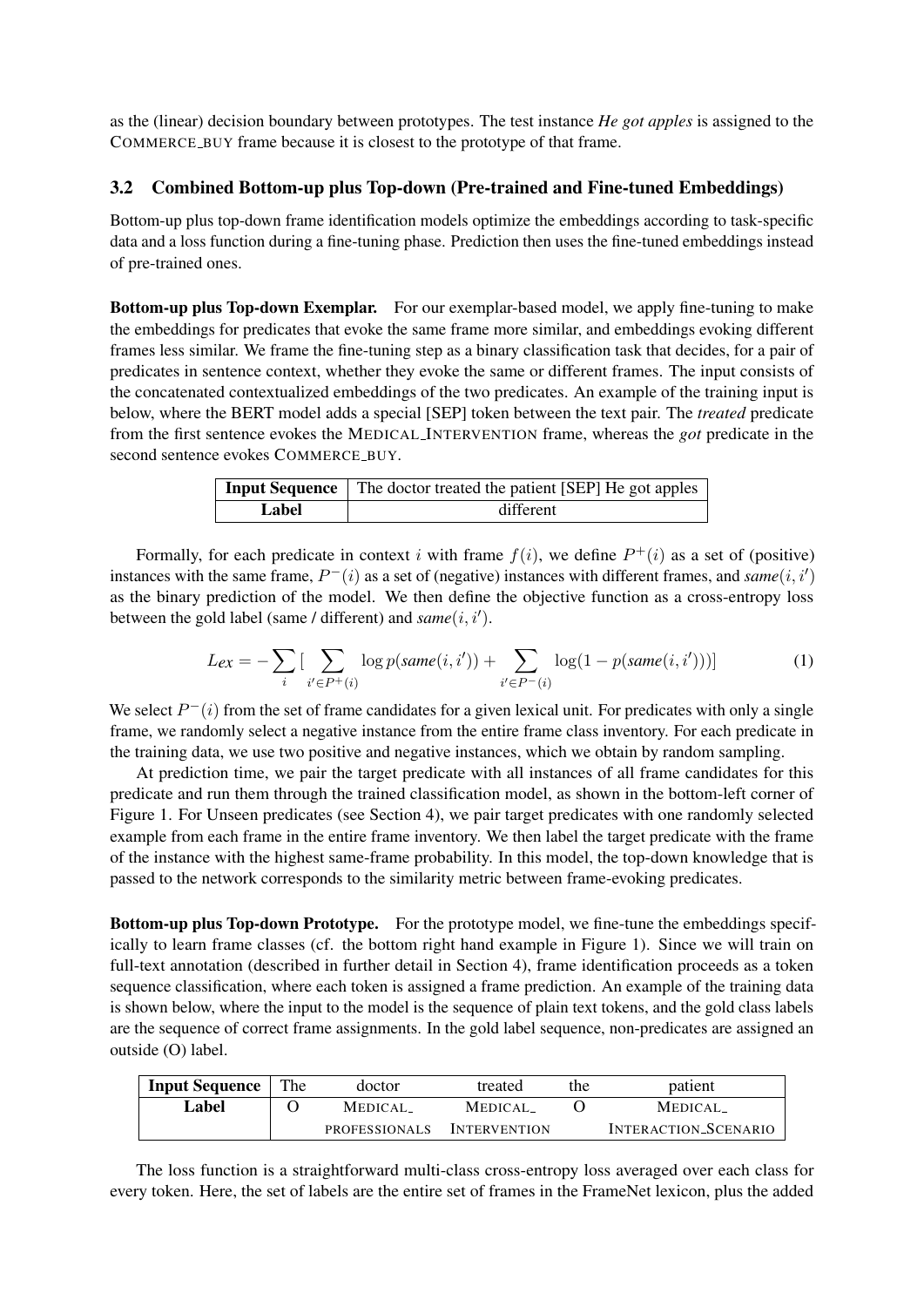'outside' class label – resulting in a large set of possible classes (1,021 classes). At prediction time, the model predicts a frame label for each token in the input sequence independently. As is the case in the bottom-up prototype model, no global optimization takes place. We only consider predictions for predicates (according to the gold standard) for the purposes of evaluation.

# 4 Experiments

## 4.1 Dataset

We work with the dataset sampled by Das et al. (2014) from the FrameNet Release 1.5 full-text annotations. This dataset contains a total of 78 documents with frame-annotated sentences drawn from the British National Corpus. In total, 39 documents were selected for training and 16 for development with a total of 19,582 target predicates, and 23 documents for testing with 4,458 target predicate annotations. This is the standard dataset used for evaluation of frame identification systems.

## 4.2 Model Setup and Hyperparameters

BERT provides several pre-trained models for English that were trained on the concatenation of the BooksCorpus (Zhu et al., 2015) and Wikipedia. We use the pre-trained BERT-large, cased model, trained with the highest number of layers (L=24), hidden units (H=1024), and self-attention heads (A=16). The final layer of the BERT transformer provides embeddings for each token in the sentence that can be interpreted as contextualized meaning representations. According to the authors of the BERT model, performance is shown to improve when the n final layers for each token are concatenated. We use  $n=4$ .

For the fine-tuned models, we re-used the hyperparameters of the pre-trained model. Since both of our fine-tuning tasks are classification tasks, we add a standard softmax classification layer with cross-entropy loss on top of BERT (described earlier in Section 3.2). Due to the computational cost of attention mechanisms, the fine-tuned models require a limit on the maximum sequence length. We set the sequence length to 180 in the prototype model, which in this case means that even long sentences can be fed to the model. The exemplar model, on the other hand, takes two text sequences as input (see Section 3.1) which doubles the overall size of the input sequence. We increased the maximum sequence length to 200 for this model to keep as many tokens as possible in training while also being computationally feasible.

We note that our prototype model required a significant number of epochs to converge. Most tasks in the BERT paper achieve near-optimal accuracy with 3–4 training epochs, while our model required about 30 epochs. We attribute this to the number of classes (at most 4 classes in the BERT paper, more than 1000 classes for frame identification). The exemplar model follows more closely with other BERT tasks, and we perform 5 training epochs for the exemplar model.

## 4.3 Evaluation Metrics

The general evaluation metric for frame identification is accuracy: the relative frequency of correct assignments to predicates. Since the task of frame identification is moot for single-frame lexical units, frame identification systems standardly (Das et al., 2014; Peng et al., 2018; Hermann et al., 2014) report accuracy on two different subsets of the data: (1) all instances from the test set, called "Full Lexicon", because it includes lexical units that are unambiguous; and (2) only instances of predicates from the test set that can evoke multiple frames, called "Ambiguous". In the data set we use, the test partition contains 2,029 ambiguous predicates out of a total of 4,458 predicate instances.

In addition, some prior work reports specific metrics on infrequent predicates, for which prediction is particularly challenging. "Unseen" reports accuracy for predicates that are completely unseen in the training data and their predictions over all possible frames – meaning the frame lexicon is not used for evaluation at test time<sup>1</sup>. "Rare" reports accuracy on predicates that occur less than 11 times in the training

<sup>&</sup>lt;sup>1</sup>(Das et al., 2014) improve their Unseen results with a graph that was constructed over a large corpus of sentences in combination with the FrameNet lexical unit example sentences. We only report Unseen results which where produced over the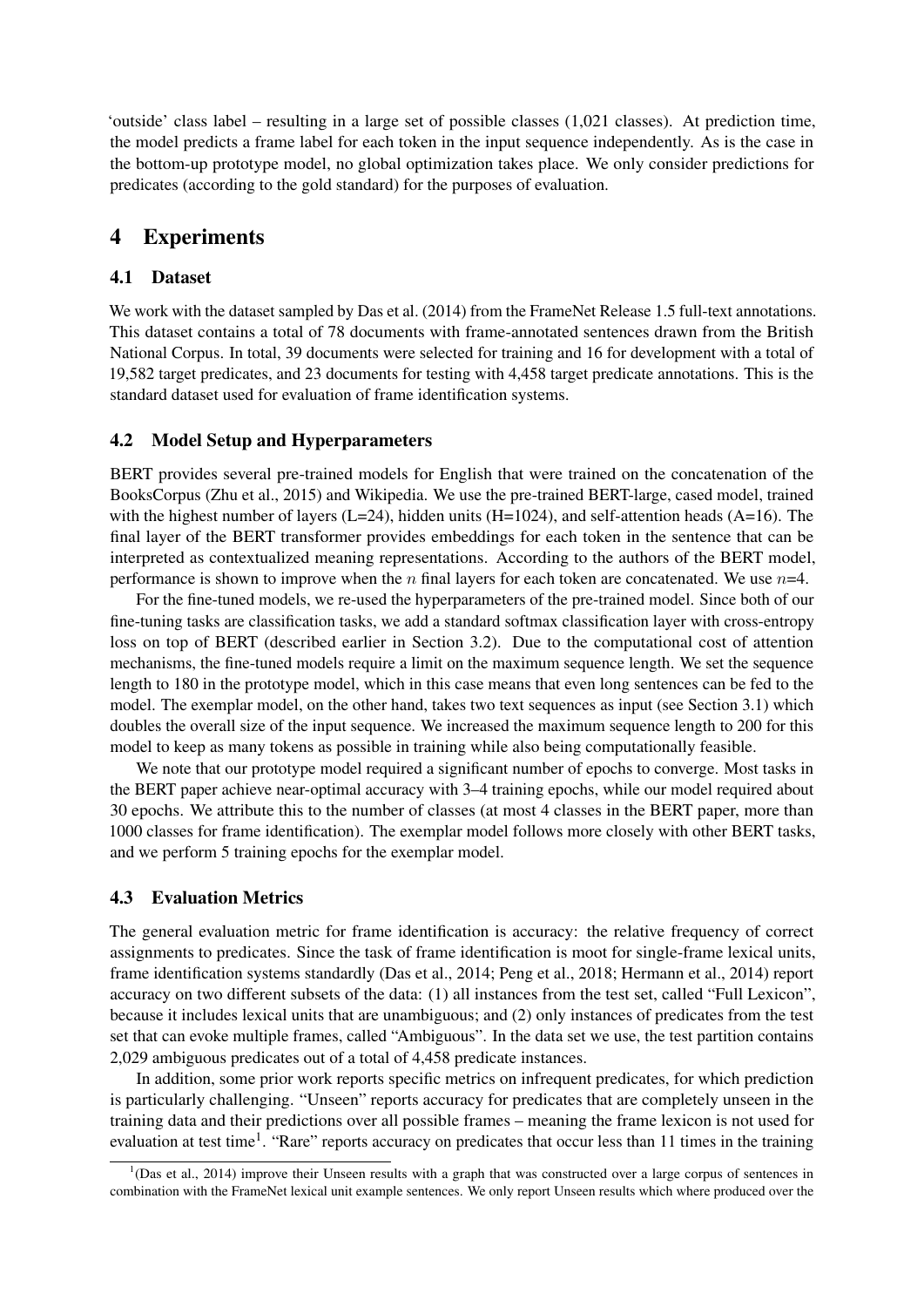|                            | <b>Model</b>                     | <b>Full Lexicon</b> | <b>Ambiguous</b> | Rare      | <b>Unseen</b> |
|----------------------------|----------------------------------|---------------------|------------------|-----------|---------------|
| Results from<br>literature | Das et al. (2014)                | 83.60               | 69.19            | 82.31     | 23.08         |
|                            | Hermann et al. (2014)            | 88.41               | 73.10            | 85.04     | 44.67         |
|                            | Hartmann et al. (2017)           | 87.63               | 73.8             | <b>NA</b> | NA.           |
|                            | Yang and Mitchell (2017)         | 88.2                | 75.7             | <b>NA</b> | <b>NA</b>     |
|                            | Peng et al. (2018)               | 90.0                | 78.0             | NA        | NA            |
|                            | <b>Model</b>                     | <b>Full Lexicon</b> | Ambiguous        | Rare      | Unseen        |
| Our Work                   | Bottom-up Exemplar               | 82.52               | 64.44            | 81.09     | 11.07         |
|                            | Bottom-up Prototype              | 84.67               | 69.18            | 83.68     | 09.59         |
|                            | $Bottom-up + Top-down Exemplar$  | 84.09               | 65.06            | 84.18     | 18.89         |
|                            | Bottom-up $+$ Top-down Prototype | 91.26               | 80.77            | 91.85     | 30.20         |

Table 1: Accuracy results for Frame Identification on Das et al. (2014) benchmark dataset (test partition)

data. The test set contains 144 unseen and 2,555 rare predicates.

# 5 Results

Table 1 shows the performance of the four models as well as prior results from recent literature. Regarding the impact of the exemplar and prototype dimensions that we introduced in Section 3, we find that the exemplar model does worse overall than the prototype model in both configurations (overall "Full Lexicon" accuracy: 2% for bottom-up, 7% for bottom-up plus top-down). This indicates that the prototype setup appears better suited to the task than the exemplar one, at least on the data we experimented with. Second, we see a substantial effect of top-down processing (fine-tuning): 1.5% for exemplars, over 6% for prototypes. The clear winner is the bottom-up plus top-down (fine-tuned) prototype model: with an accuracy of 91.26%, it outperforms the previous state of the art (Peng et al., 2018). This shows that frame categorization can indeed profit from task-based optimization. That being said, it is worth noting that even the bottom-up prototype model with only generic pre-training performs at or above the level of the supervised SEMAFOR model (Das et al., 2014) which incorporated linguistic and ontological features in a log-linear model. Thus, the bottom-up vector space models do have a claim to robust performance.

Accuracy on "Ambiguous" predicates largely mirrors the patterns we find on "Full Lexicon" accuracy. They bolster the interpretation that both prototype representation and fine-tuning lead to clear gains. Results on "Rare" and "Unseen" predicates are more difficult to compare due to lack of reported results (marked as NA). The numbers for "Rare", again, seem to follow the "Full Lexicon" trend, and outperform the state of the art. The results for the "Unseen" category do so too, but are below the previously reported results. The reason is that Das et al. (2014) employ additional processing to unseen predicates based on a context similarity graph. For simple supervised classification without the extra component, comparable to our 30.20% setting, they report an Accuracy of 23.08%.

## 5.1 Sentence Length

Next, we aim to determine how much the sentence length affects predictions of classes in the bottom-up versus the bottom-up plus top-down models. Results are shown in Figure 2. We find that the performance of the bottom-up models declines as sentence length increases, and the opposite is seen in the top-down prototype model.

The most natural explanation for this pattern starts from the realization that the BERT model incorporates long-range dependencies via its self-attention mechanisms. That is, these long-range dependencies, coupled with the bidirectionality in the BERT model, introduces a rich notion of context. However, in the

full-text annotations for fair comparison.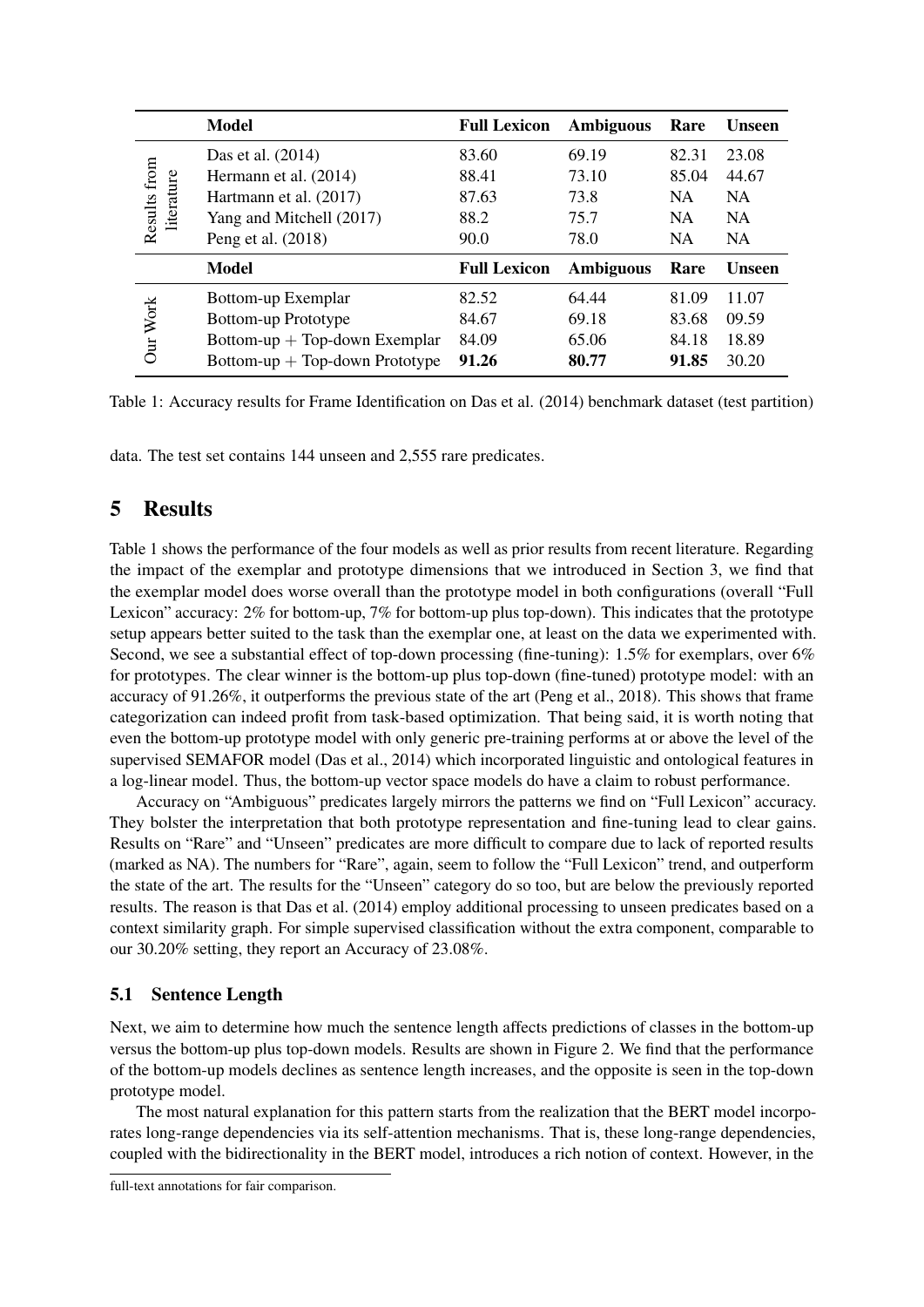

-O-bottom-up exemplar -O- bottom-up prototype -O- top-down+bottom-up exemplar -O- top-down+bottom-up prototype

| Frame                | $BU+TD$          | $RIJ+TD$ | <b>BU</b> | <b>BU</b> |
|----------------------|------------------|----------|-----------|-----------|
|                      | <b>Prototype</b> | Exemplar | Prototype | Exemplar  |
| <b>CAPABILITY</b>    | 1.00             | 0.73     | 0.48      | 0.73      |
| <b>POSSESSION</b>    | 1.00             | 0.94     | 0.92      | 0.81      |
| WEAPON               | 1.00             | 0.97     | 0.98      | 1.00      |
| LOCATIVE_RELATION    | 0.97             | 0.84     | 0.89      | 0.79      |
| TEMPORAL COLLOCATION | 0.89             | 0.76     | 0.76      | 0.71      |

Figure 2: Impact of sentence length on accuracy

Table 2: Accuracies for top 5 frames from Bottom-up+Top-down Prototype model across all four model

bottom-up models these self-attention weights have the potential to introduce noise for long sentences, which is exactly what we observe. In contrast, fine-tuning of the self-attention weights can apparently turn long sentences into an asset by providing rich context hints for improved frame classification.

The outlier in this analysis is the fine-tuned bottom-up plus top-down exemplar model whose performance fluctuates between the fine-tuned prototype model and the bottom-up models. Given the analysis of the previous paragraph, this may not be surprising: the supervision provided to the fine-tuned exemplar model is less informative than that for the prototype model (cf. Section 3.2): the exemplar supervision does not name the frame(s) involved, and only provides information for one predicate pair in a potentially long sequence. Arguably, this makes it much more difficult for BERT to properly adapt its self-attention weights.

#### 5.2 Frame-level and Predicate-level Analysis

We now look at the most accurate frames and predicates from our best model and compare the accuracies for these inputs across our four models. This analysis gives us insight regarding what types of semantic information are already learned by the bottom-up models versus the knowledge that is gained by learning frame-specific semantics in the top-down setting.

Table 2 shows the analysis at the frame level. The best model assigns three frames perfectly. For one of them, CAPABILITY, there is a dramatic performance gap, where the other models show accuracies of 0.73 and less. This frame includes lexical units such as *can.v* and *able.a*, which are both frequent and unspecific and therefore somewhat difficult to learn without frame-specific tuning. The same is true for three other frames, POSSESSION, and TEMPORAL COLLOCATION, and LOCATIVE RELATION, which also have a high number of frequent, ambiguous predicates including modals and prepositions (*have.v, in.prep, on.prep*). The final frame, WEAPON, behaves rather differently in that the models perform almost equally well. Since the predicates in this frame form a coherent topic and tend to be low in ambiguity (*bomb.n, missile.n, shotgun.n*), they are quite easily learned with only generalized embeddings.

The analysis at the predicate level is shown in Table 3. We see a distinction very similar to the frame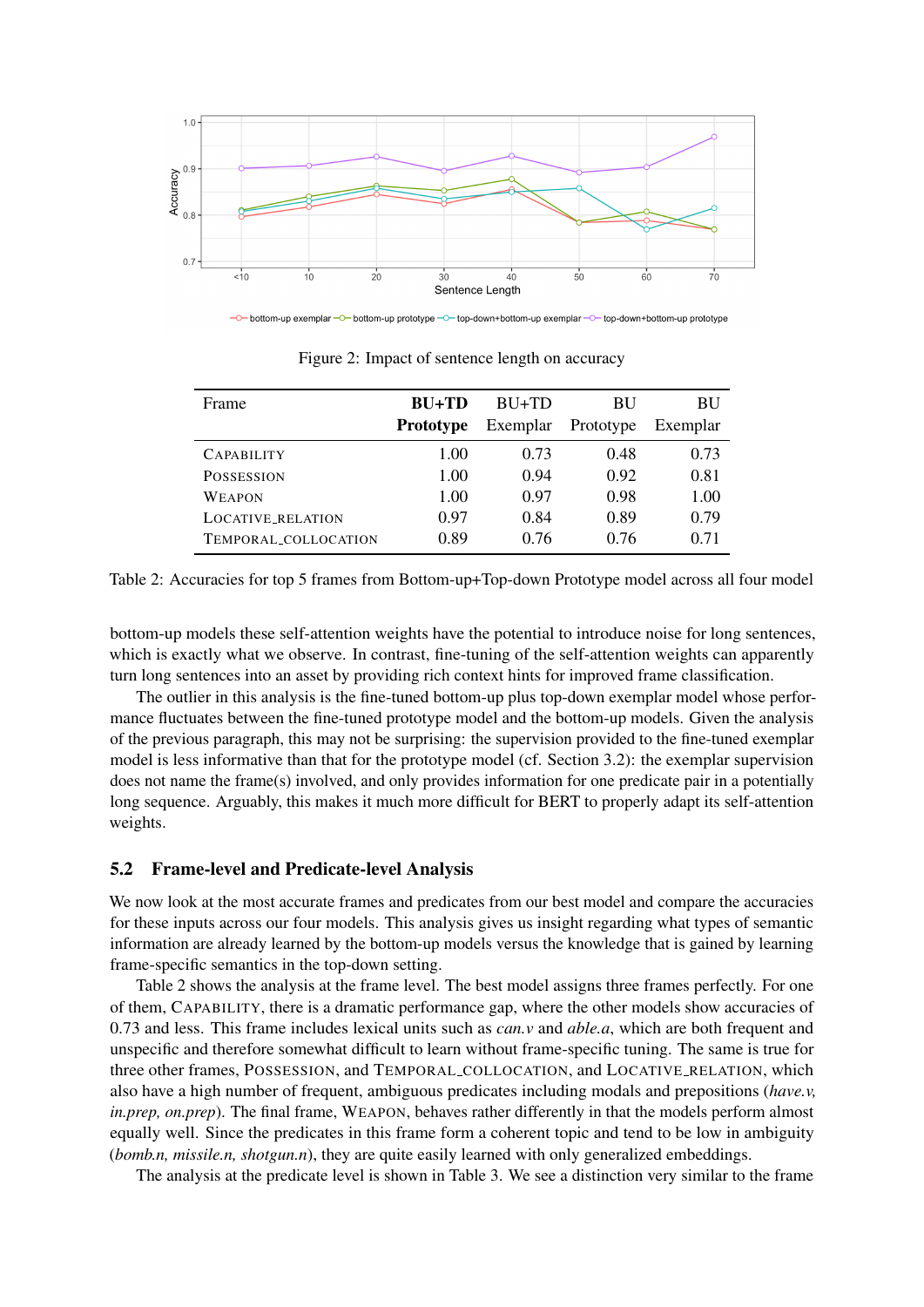| Predicate | $BU+TD$          | $BU+TD$  | BU        | BU       |
|-----------|------------------|----------|-----------|----------|
|           | <b>Prototype</b> | Exemplar | Prototype | Exemplar |
| people.n  | 1.00             | 1.00     | 0.97      | 0.97     |
| know.v    | 0.96             | 0.89     | 0.90      | 0.87     |
| have.v    | 0.92             | 0.85     | 0.85      | 0.74     |
| in.prep   | 0.91             | 0.69     | 0.80      | 0.59     |
| can.v     | 0.91             | 0.59     | 0.29      | 0.62     |

Table 3: Accuracies for top 5 predicates from Bottom-up+Top-down Prototype model across four model

level between high-ambiguity and low-ambiguity predicates. Highly frequent, ambiguous predicates such as *have.v*, *know.v*, *can.v*, and *in.prep* profit hugely from frame-specific fine-tuning since their pre-trained, contextualized embeddings are presumably more widely spread out. In contrast, the *people.n* predicate performs well in all models including the bottom-up ones.

# 6 Discussion and Conclusions

In this paper, we have taken up an old strand of research in cognitive psychology, categorization, and demonstrated how such research contributes to computational lexical semantics. We have argued that theories of categorization have something valuable to offer to neural embedding-based models of natural language semantics, namely a framework in which to ground model design and understand their consequences. We have considered two dimensions: (a) the distinction between prototype and exemplar categorization, where prototype models produce a summary representation of its categories, while exemplar models represent the input objects themselves; and (b) the decision between pure similarity-driven "bottom-up" categorization, and task-specific "top-down" categorization, which finds its direct counterpart in current embedding models in the distinction between pre-trained and fine-tuned embeddings.

Along these two dimensions, we have defined four models for frame-semantic frame identification with BERT embeddings. Empirically, we found that for this task it worked best (a) to learn category representations via a prototype, and (b) to fine-tune the representations with a small amount of framelabeled data. Further analysis showed that the benefit of the fine-tuning was in particular to improve model performance in the face of *abstractness* and *ambiguity*: while all models work well on frames describing coherent, concrete topics and containing concrete predicates drawn from their topics (WEAPONS), only fine-tuned models perform well on frames that capture abstract semantic generalizations that do not correspond to coherent regions in embedding space (LOCATIVE RELATION) or ambiguous predicates such as the predicate *can.v*, which is able to evoke five frames: PRESERVING, CAPABILITY, LIKELIHOOD, and POSSIBILITY.

While the benefit of fine-tuning is expected based on previous work, the relative performance of prototype and exemplar models was less predictable. Our analysis indicates that the outcome of our study – a win for prototypes – is presumably tied to the studies' use of full-text frame annotation, which can be exploited straightforwardly in a prototype setting to tune the long-distance dependencies captured by BERT's self-attention mechanisms.

# References

Baker, C. F., C. J. Fillmore, and J. B. Lowe (1998). The Berkeley FrameNet project. In *Proceedings of ACL/COLING*, Montreal, QC, pp. 86–90.

Bellet, A., A. Habrard, and M. Sebban (2013). A survey on metric learning for feature vectors and structured data. *CoRR abs/1306.6709*.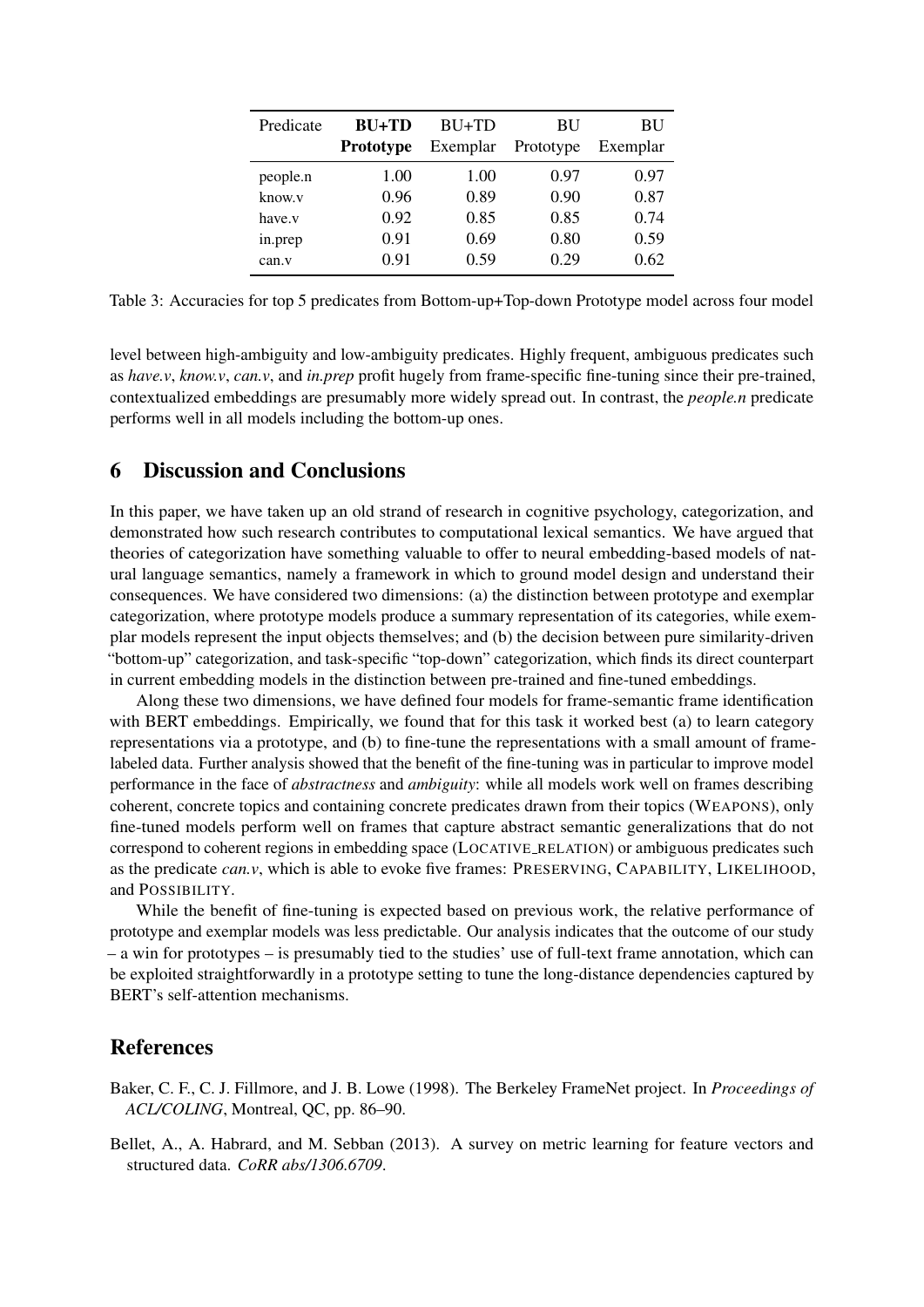- Daelemans, W. and A. van den Bosch (2005). *Memory-based Language Processing*. Studies in natural language processing. Cambridge University Press.
- Das, D., D. Chen, A. F. Martins, N. Schneider, and N. A. Smith (2014). Frame-semantic parsing. *Computational Linguistics 40*(1), 9–56.
- Das, D., N. Schneider, D. Chen, and N. A. Smith (2010). Probabilistic frame-semantic parsing. In *Proceedings of NAACL/HLT*, Los Angeles, California, pp. 948–956.
- Devlin, J., M.-W. Chang, K. Lee, and K. Toutanova (2018). BERT: Pre-training of deep bidirectional transformers for language understanding. *arXiv preprint arXiv:1810.04805*.
- Erk, K. (2009). Representing words as regions in vector space. In *Proceedings of CoNLL-2009*, Boulder, CO, pp. 57–65.
- Erk, K. and S. Padó (2010). Exemplar-based models for word meaning in context. In *Proceedings of ACL*, Uppsala, Sweden, pp. 92–97.
- Fillmore, C. J. (1982). Frame Semantics. In *Linguistics in the Morning Calm*, pp. 111–138. Seoul, Korea: Hanshin.
- Gardner, M., J. Grus, M. Neumann, O. Tafjord, P. Dasigi, N. F. Liu, M. Peters, M. Schmitz, and L. Zettlemoyer (2018). Allennlp: A deep semantic natural language processing platform. In *Proceedings of Workshop for NLP Open Source Software (NLP-OSS)*, pp. 1–6. Association for Computational Linguistics.
- Gildea, D. and D. Jurafsky (2002). Automatic labeling of semantic roles. *Computational Linguistics 28*(3), 245–288.
- Green, R., B. J. Dorr, and P. Resnik (2004). Inducing frame semantic verb classes from WordNet and LDOCE. In *Proceedings of ACL*, Barcelona, Spain, pp. 375–382.
- Harris, Z. S. (1954). Distributional structure. *Word 10*(2-3), 146–162.
- Hartmann, S., I. Kuznetsov, T. Martin, and I. Gurevych (2017). Out-of-domain framenet semantic role labeling. In *Proceedings of EACL*, Valencia, Spain, pp. 471–482.
- Hermann, K. M., D. Das, J. Weston, and K. Ganchev (2014). Semantic frame identification with distributed word representations. In *Proceedings of ACL*, Baltimore, MD, pp. 1448–1458.
- Hill, F., K. Cho, S. Jean, and Y. Bengio (2017). The representational geometry of word meanings acquired by neural machine translation models. *Machine Translation 31*(1–2), 3–18.
- Hintzman, D. L. (1986). "Schema abstraction" in a multiple-trace memory model. *Psychological review 93*(4), 411.
- Howard, J. and S. Ruder (2018). Universal language model fine-tuning for text classification. In *Proceedings of ACL*, Melbourne, Australia, pp. 328–339.
- Lieto, A., D. P. Radicioni, and V. Rho (2017). Dual peccs: a cognitive system for conceptual representation and categorization. *Journal of Experimental & Theoretical Artificial Intelligence 29*(2), 433–452.
- Mikolov, T., I. Sutskever, K. Chen, G. S. Corrado, and J. Dean (2013). Distributed representations of words and phrases and their compositionality. In *Proceedings of NIPS*, Lake Tahoe, NV, pp. 3111–3119.
- Mitchell, J. and M. Lapata (2008). Vector-based models of semantic composition. In *Proceedings of ACL*, Columbus, OH, pp. 236–244.